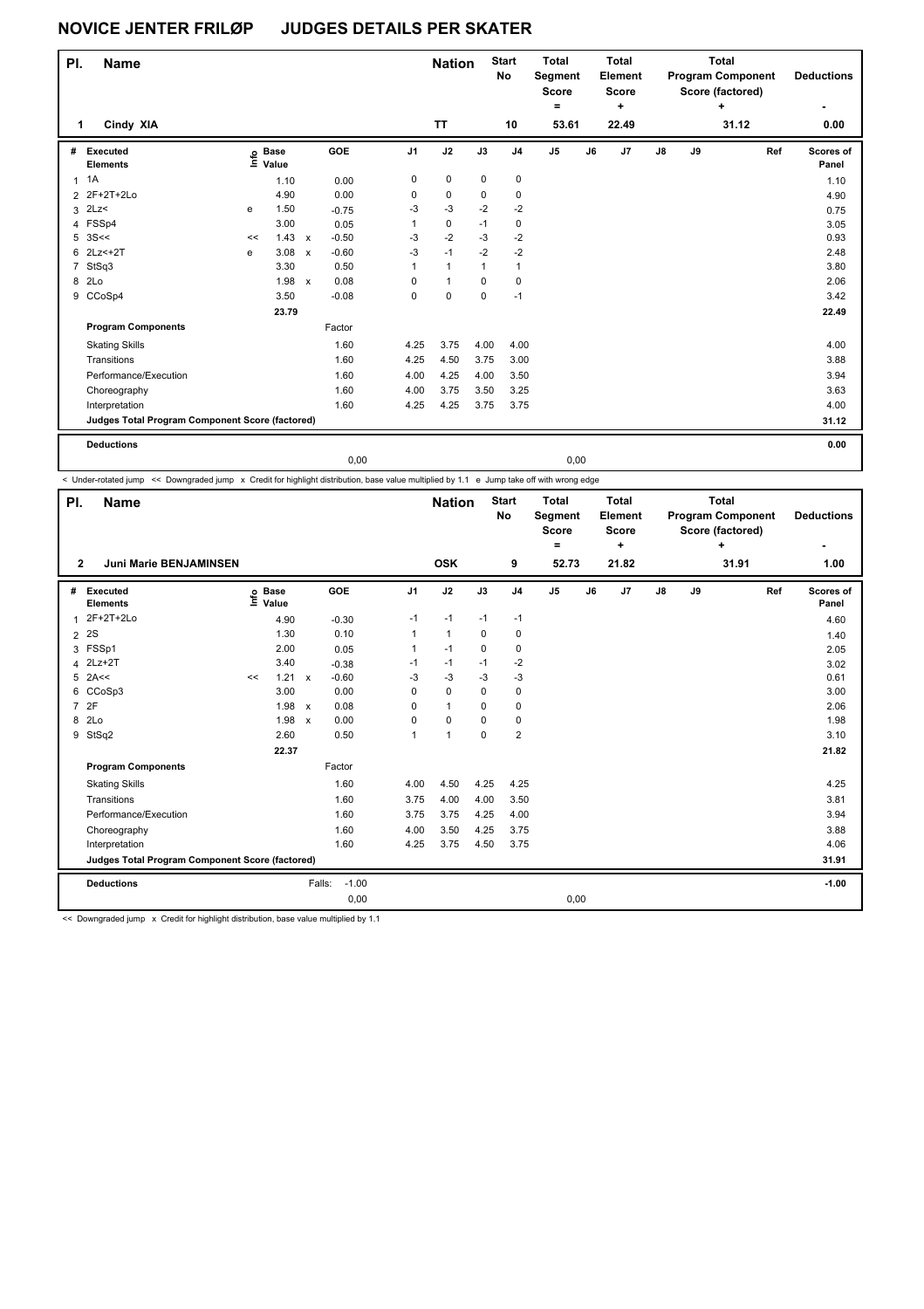| PI.          | <b>Name</b>                                     |    |                                  |              |         |                      | <b>Nation</b>  |              | <b>Start</b><br>No | <b>Total</b><br>Segment<br><b>Score</b><br>۰ |      | <b>Total</b><br><b>Element</b><br><b>Score</b><br>÷ |    |    | <b>Total</b><br><b>Program Component</b><br>Score (factored)<br>÷ | <b>Deductions</b><br>٠ |
|--------------|-------------------------------------------------|----|----------------------------------|--------------|---------|----------------------|----------------|--------------|--------------------|----------------------------------------------|------|-----------------------------------------------------|----|----|-------------------------------------------------------------------|------------------------|
| 3            | Ellen YU                                        |    |                                  |              |         |                      | OI             |              | 12                 | 51.36                                        |      | 19.13                                               |    |    | 32.23                                                             | 0.00                   |
| #            | Executed<br><b>Elements</b>                     |    | <b>Base</b><br>e Base<br>E Value |              | GOE     | J <sub>1</sub>       | J2             | J3           | J <sub>4</sub>     | J5                                           | J6   | J7                                                  | J8 | J9 | Ref                                                               | Scores of<br>Panel     |
| $\mathbf{1}$ | $2Lz + 2T$                                      | е  | 3.40                             |              | $-0.38$ | $-2$                 | 0              | $-1$         | $-2$               |                                              |      |                                                     |    |    |                                                                   | 3.02                   |
|              | $2$ 2A <<                                       | << | 1.10                             |              | $-0.60$ | $-3$                 | $-3$           | $-3$         | $-3$               |                                              |      |                                                     |    |    |                                                                   | 0.50                   |
|              | 3 2F+SEQ                                        |    | 1.44                             |              | $-0.53$ | $-1$                 | $-2$           | $-2$         | $-2$               |                                              |      |                                                     |    |    |                                                                   | 0.91                   |
|              | 4 FCCoSp3                                       |    | 3.00                             |              | 0.50    | $\overline{2}$       | $\mathbf{1}$   | $\mathbf{1}$ | 0                  |                                              |      |                                                     |    |    |                                                                   | 3.50                   |
| 5            | 2Lz                                             | e  | 2.31                             | $\mathsf{x}$ | $-0.38$ | $-2$                 | 0              | $-1$         | $-2$               |                                              |      |                                                     |    |    |                                                                   | 1.93                   |
| 6            | CCoSp1                                          |    | 2.00                             |              | 0.10    | $\mathbf{1}$         | $-1$           | 1            | $-1$               |                                              |      |                                                     |    |    |                                                                   | 2.10                   |
|              | 7 2F                                            |    | 1.98                             | $\mathsf{x}$ | 0.15    | $\blacktriangleleft$ | $\mathbf{1}$   | 0            | 0                  |                                              |      |                                                     |    |    |                                                                   | 2.13                   |
| 8            | StSq2                                           |    | 2.60                             |              | 0.38    | $\mathbf{1}$         | $\overline{2}$ | $\mathbf 0$  | $\mathbf 0$        |                                              |      |                                                     |    |    |                                                                   | 2.98                   |
|              | 9 2Lo                                           |    | 1.98                             | $\mathsf{x}$ | 0.08    | $\blacktriangleleft$ | $\mathbf{1}$   | $-1$         | 0                  |                                              |      |                                                     |    |    |                                                                   | 2.06                   |
|              |                                                 |    | 19.81                            |              |         |                      |                |              |                    |                                              |      |                                                     |    |    |                                                                   | 19.13                  |
|              | <b>Program Components</b>                       |    |                                  |              | Factor  |                      |                |              |                    |                                              |      |                                                     |    |    |                                                                   |                        |
|              | <b>Skating Skills</b>                           |    |                                  |              | 1.60    | 4.50                 | 3.75           | 4.25         | 4.00               |                                              |      |                                                     |    |    |                                                                   | 4.13                   |
|              | Transitions                                     |    |                                  |              | 1.60    | 4.25                 | 3.75           | 3.75         | 3.75               |                                              |      |                                                     |    |    |                                                                   | 3.88                   |
|              | Performance/Execution                           |    |                                  |              | 1.60    | 4.00                 | 4.25           | 4.00         | 3.75               |                                              |      |                                                     |    |    |                                                                   | 4.00                   |
|              | Choreography                                    |    |                                  |              | 1.60    | 4.50                 | 4.00           | 3.75         | 3.75               |                                              |      |                                                     |    |    |                                                                   | 4.00                   |
|              | Interpretation                                  |    |                                  |              | 1.60    | 4.50                 | 4.25           | 4.25         | 3.50               |                                              |      |                                                     |    |    |                                                                   | 4.13                   |
|              | Judges Total Program Component Score (factored) |    |                                  |              |         |                      |                |              |                    |                                              |      |                                                     |    |    |                                                                   | 32.23                  |
|              | <b>Deductions</b>                               |    |                                  |              |         |                      |                |              |                    |                                              |      |                                                     |    |    |                                                                   | 0.00                   |
|              |                                                 |    |                                  |              | 0.00    |                      |                |              |                    |                                              | 0,00 |                                                     |    |    |                                                                   |                        |

<< Downgraded jump x Credit for highlight distribution, base value multiplied by 1.1 e Jump take off with wrong edge

 $\mathbf{I}$ 

| PI.            | <b>Name</b>                                     |                          |                      |              |         |                | <b>Nation</b>  |             | <b>Start</b><br>No | <b>Total</b><br>Segment<br><b>Score</b><br>۰ |    | <b>Total</b><br>Element<br><b>Score</b><br>÷ |    |    | <b>Total</b><br><b>Program Component</b><br>Score (factored)<br>÷ |     | <b>Deductions</b>  |
|----------------|-------------------------------------------------|--------------------------|----------------------|--------------|---------|----------------|----------------|-------------|--------------------|----------------------------------------------|----|----------------------------------------------|----|----|-------------------------------------------------------------------|-----|--------------------|
| 4              | <b>Pernille SIMENSEN</b>                        |                          |                      |              |         |                | <b>TIN</b>     |             | 11                 | 49.66                                        |    | 18.85                                        |    |    | 31.81                                                             |     | 1.00               |
| #              | Executed<br><b>Elements</b>                     | ١nf٥                     | <b>Base</b><br>Value |              | GOE     | J <sub>1</sub> | J2             | J3          | J <sub>4</sub>     | J5                                           | J6 | J7                                           | J8 | J9 |                                                                   | Ref | Scores of<br>Panel |
| $\mathbf{1}$   | 2A<<                                            | <<                       | 1.10                 |              | $-0.45$ | $-2$           | $-2$           | $-3$        | $-2$               |                                              |    |                                              |    |    |                                                                   |     | 0.65               |
| $\overline{2}$ | <b>2S</b>                                       |                          | 1.30                 |              | 0.25    | 1              | $\overline{2}$ | 1           | 1                  |                                              |    |                                              |    |    |                                                                   |     | 1.55               |
| 3              | $2Lz+2T$                                        |                          | 3.40                 |              | $-0.08$ | 0              | 0              | $-1$        | 0                  |                                              |    |                                              |    |    |                                                                   |     | 3.32               |
|                | 4 CCoSp3                                        |                          | 3.00                 |              | 0.18    | 1              | 1              | 0           | $-1$               |                                              |    |                                              |    |    |                                                                   |     | 3.18               |
|                | 5 2F+1T+1Lo                                     |                          | 2.97                 | $\mathsf{x}$ | $-0.15$ | 0              | $-2$           | 0           | $\mathbf 0$        |                                              |    |                                              |    |    |                                                                   |     | 2.82               |
| 6              | StSq2                                           |                          | 2.60                 |              | $-0.68$ | $-3$           | $-3$           | $-3$        | 0                  |                                              |    |                                              |    |    |                                                                   |     | 1.92               |
| $\overline{7}$ | 2Lz                                             | e                        | 2.31 x               |              | $-0.45$ | $-2$           | $-1$           | $-1$        | $-2$               |                                              |    |                                              |    |    |                                                                   |     | 1.86               |
| 8              | 2Lo<                                            | $\overline{\phantom{a}}$ | 1.43                 | $\mathsf{x}$ | $-0.23$ | 0              | $-1$           | $-1$        | $-1$               |                                              |    |                                              |    |    |                                                                   |     | 1.20               |
|                | 9 FSSp2                                         |                          | 2.30                 |              | 0.05    | 0              | $\mathbf{1}$   | $\mathbf 0$ | $-1$               |                                              |    |                                              |    |    |                                                                   |     | 2.35               |
|                |                                                 |                          | 20.41                |              |         |                |                |             |                    |                                              |    |                                              |    |    |                                                                   |     | 18.85              |
|                | <b>Program Components</b>                       |                          |                      |              | Factor  |                |                |             |                    |                                              |    |                                              |    |    |                                                                   |     |                    |
|                | <b>Skating Skills</b>                           |                          |                      |              | 1.60    | 4.50           | 4.50           | 3.75        | 4.00               |                                              |    |                                              |    |    |                                                                   |     | 4.19               |
|                | Transitions                                     |                          |                      |              | 1.60    | 4.00           | 3.00           | 3.50        | 4.00               |                                              |    |                                              |    |    |                                                                   |     | 3.63               |
|                | Performance/Execution                           |                          |                      |              | 1.60    | 4.00           | 3.75           | 4.00        | 4.50               |                                              |    |                                              |    |    |                                                                   |     | 4.06               |
|                | Choreography                                    |                          |                      |              | 1.60    | 4.50           | 3.25           | 3.75        | 4.25               |                                              |    |                                              |    |    |                                                                   |     | 3.94               |
|                | Interpretation                                  |                          |                      |              | 1.60    | 4.25           | 3.50           | 4.25        | 4.25               |                                              |    |                                              |    |    |                                                                   |     | 4.06               |
|                | Judges Total Program Component Score (factored) |                          |                      |              |         |                |                |             |                    |                                              |    |                                              |    |    |                                                                   |     | 31.81              |
|                | <b>Deductions</b>                               |                          |                      | Falls:       | $-1.00$ |                |                |             |                    |                                              |    |                                              |    |    |                                                                   |     | $-1.00$            |
|                |                                                 |                          |                      |              | 0,00    |                |                |             |                    | 0,00                                         |    |                                              |    |    |                                                                   |     |                    |

< Under-rotated jump << Downgraded jump x Credit for highlight distribution, base value multiplied by 1.1 e Jump take off with wrong edge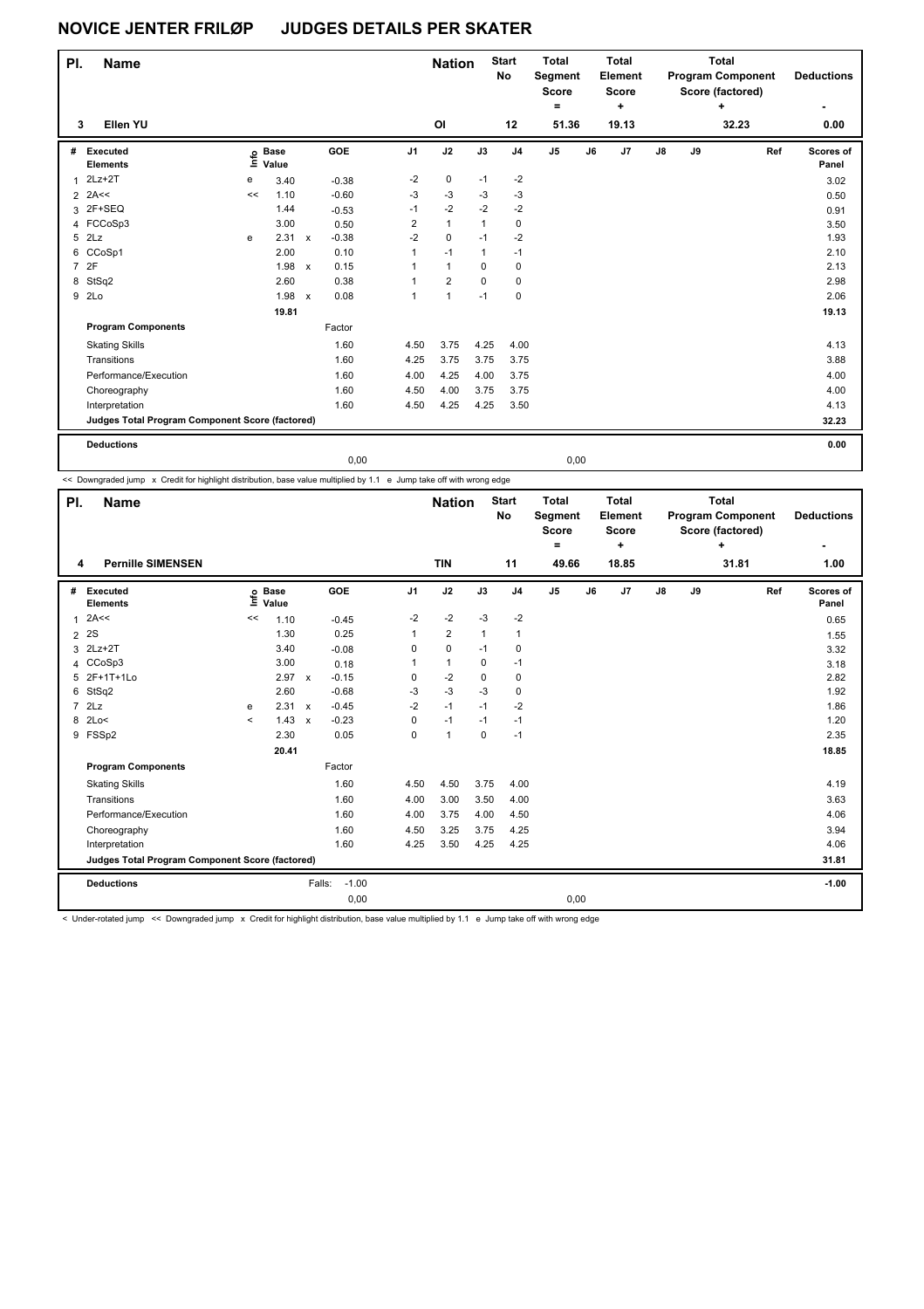| PI.          | <b>Name</b>                                     |                            |                           |         |                | <b>Nation</b> |             | <b>Start</b><br>No | <b>Total</b><br>Segment<br><b>Score</b><br>$\equiv$ |    | <b>Total</b><br><b>Element</b><br><b>Score</b><br>$\ddot{}$ |               |    | <b>Total</b><br><b>Program Component</b><br>Score (factored)<br>٠ | <b>Deductions</b>  |
|--------------|-------------------------------------------------|----------------------------|---------------------------|---------|----------------|---------------|-------------|--------------------|-----------------------------------------------------|----|-------------------------------------------------------------|---------------|----|-------------------------------------------------------------------|--------------------|
| 5            | <b>Malin Elisabeth NORMANN</b>                  |                            |                           |         |                | <b>SSK</b>    |             | 6                  | 41.07                                               |    | 19.47                                                       |               |    | 21.60                                                             | 0.00               |
| #            | Executed<br><b>Elements</b>                     | <b>Base</b><br>١m<br>Value |                           | GOE     | J <sub>1</sub> | J2            | J3          | J <sub>4</sub>     | J5                                                  | J6 | J <sub>7</sub>                                              | $\mathsf{J}8$ | J9 | Ref                                                               | Scores of<br>Panel |
| $\mathbf{1}$ | 2F+2Lo<                                         | $\,<\,$<br>3.10            |                           | $-0.30$ | $-1$           | $-1$          | $-1$        | $-1$               |                                                     |    |                                                             |               |    |                                                                   | 2.80               |
|              | 2 2Lo+2Lo                                       | 3.60                       |                           | 0.00    | 0              | $\mathbf 0$   | 0           | 0                  |                                                     |    |                                                             |               |    |                                                                   | 3.60               |
|              | 3 FCSp1                                         | 1.90                       |                           | $-0.23$ | $-1$           | $-1$          | 0           | $-1$               |                                                     |    |                                                             |               |    |                                                                   | 1.67               |
| 4            | 2Lz                                             | 2.10                       |                           | 0.08    | 1              | 0             | 0           | 0                  |                                                     |    |                                                             |               |    |                                                                   | 2.18               |
| 5            | 2S                                              | 1.43                       | $\boldsymbol{\mathsf{x}}$ | 0.05    | 1              | $\mathbf 0$   | $\Omega$    | 0                  |                                                     |    |                                                             |               |    |                                                                   | 1.48               |
| 6            | 2F                                              | 1.98                       | $\boldsymbol{\mathsf{x}}$ | $-0.38$ | $-1$           | $-2$          | $-1$        | $-1$               |                                                     |    |                                                             |               |    |                                                                   | 1.60               |
| 7            | CCoSp3                                          | 3.00                       |                           | 0.00    | $\Omega$       | $\mathbf 0$   | $\Omega$    | 0                  |                                                     |    |                                                             |               |    |                                                                   | 3.00               |
| 8            | StSq1                                           | 1.80                       |                           | 0.13    | 0              | $\mathbf 0$   | $\mathbf 0$ | 1                  |                                                     |    |                                                             |               |    |                                                                   | 1.93               |
|              | 9 1A                                            | 1.21                       | $\boldsymbol{\mathsf{x}}$ | 0.00    | 0              | $\mathbf 0$   | 0           | 0                  |                                                     |    |                                                             |               |    |                                                                   | 1.21               |
|              |                                                 | 20.12                      |                           |         |                |               |             |                    |                                                     |    |                                                             |               |    |                                                                   | 19.47              |
|              | <b>Program Components</b>                       |                            |                           | Factor  |                |               |             |                    |                                                     |    |                                                             |               |    |                                                                   |                    |
|              | <b>Skating Skills</b>                           |                            |                           | 1.60    | 3.25           | 2.75          | 2.75        | 2.50               |                                                     |    |                                                             |               |    |                                                                   | 2.81               |
|              | Transitions                                     |                            |                           | 1.60    | 3.00           | 1.75          | 2.50        | 2.50               |                                                     |    |                                                             |               |    |                                                                   | 2.44               |
|              | Performance/Execution                           |                            |                           | 1.60    | 2.75           | 2.25          | 2.75        | 3.25               |                                                     |    |                                                             |               |    |                                                                   | 2.75               |
|              | Choreography                                    |                            |                           | 1.60    | 3.00           | 2.50          | 3.00        | 2.75               |                                                     |    |                                                             |               |    |                                                                   | 2.81               |
|              | Interpretation                                  |                            |                           | 1.60    | 2.75           | 2.50          | 2.50        | 3.00               |                                                     |    |                                                             |               |    |                                                                   | 2.69               |
|              | Judges Total Program Component Score (factored) |                            |                           |         |                |               |             |                    |                                                     |    |                                                             |               |    |                                                                   | 21.60              |
|              | <b>Deductions</b>                               |                            |                           |         |                |               |             |                    |                                                     |    |                                                             |               |    |                                                                   | 0.00               |
|              |                                                 |                            |                           | 0.00    |                |               |             |                    | 0.00                                                |    |                                                             |               |    |                                                                   |                    |

< Under-rotated jump x Credit for highlight distribution, base value multiplied by 1.1

| <b>TT</b><br>17.52<br><b>Thea HOLMSEN</b><br>7<br>40.82<br>6                                                                                        | 23.30<br>0.00<br>Ref<br>Scores of<br>Panel<br>2.50<br>1.12 |
|-----------------------------------------------------------------------------------------------------------------------------------------------------|------------------------------------------------------------|
|                                                                                                                                                     |                                                            |
| GOE<br>J2<br>J5<br>J <sub>1</sub><br>J3<br>J7<br>J8<br>J9<br>Executed<br><b>Base</b><br>J <sub>4</sub><br>J6<br>#<br>۴ů<br>Value<br><b>Elements</b> |                                                            |
| $-2$<br>$-2$<br>$-2$<br>$2Lo+2Lo<$<br>-2<br>$\,<$<br>3.10<br>$-0.60$<br>$\mathbf{1}$                                                                |                                                            |
| 2F<br>$-2$<br>$-0.68$<br>$-3$<br>$-2$<br>$-2$<br>1.80<br>$\overline{2}$                                                                             |                                                            |
| 3 2S+Lo+2S<br>$-3$<br>$-2$<br>2.60<br>$-3$<br>$-2$<br>$-0.50$                                                                                       | 2.10                                                       |
| $-2$<br>4 FSSp3<br>$-1$<br>$-2$<br>2.60<br>$-1$<br>$-0.45$                                                                                          | 2.15                                                       |
| 5 2Lz<<<br>0.66<br>$-0.30$<br>$-3$<br>$-3$<br>-3<br>$-3$<br>$\mathsf{x}$<br><<                                                                      | 0.36                                                       |
| $-0.08$<br>6<br>StSq2<br>2.60<br>0<br>$-1$<br>0<br>0                                                                                                | 2.52                                                       |
| 2Lo<br>$\overline{7}$<br>1.98<br>0.00<br>$\mathbf 0$<br>$\mathbf 0$<br>0<br>0<br>$\mathbf{x}$                                                       | 1.98                                                       |
| 1.21<br>$-0.05$<br>8<br>1A<br>$-1$<br>0<br>0<br>0<br>$\mathbf{x}$                                                                                   | 1.16                                                       |
| CCoSp4<br>$\mathbf 0$<br>$\overline{1}$<br>3.50<br>0.13<br>0<br>0<br>9                                                                              | 3.63                                                       |
| 20.05                                                                                                                                               | 17.52                                                      |
| <b>Program Components</b><br>Factor                                                                                                                 |                                                            |
| 1.60<br>2.75<br>2.75<br>3.25<br><b>Skating Skills</b><br>3.00                                                                                       | 2.94                                                       |
| 3.00<br>Transitions<br>1.60<br>3.25<br>3.00<br>2.75                                                                                                 | 3.00                                                       |
| Performance/Execution<br>1.60<br>2.50<br>2.75<br>2.75<br>3.25                                                                                       | 2.81                                                       |
| 3.00<br>1.60<br>3.00<br>3.00<br>3.00<br>Choreography                                                                                                | 3.00                                                       |
| 1.60<br>2.75<br>Interpretation<br>3.00<br>2.75<br>2.75                                                                                              | 2.81                                                       |
| Judges Total Program Component Score (factored)                                                                                                     | 23.30                                                      |
| <b>Deductions</b>                                                                                                                                   | 0.00                                                       |
| 0,00<br>0,00                                                                                                                                        |                                                            |

< Under-rotated jump << Downgraded jump x Credit for highlight distribution, base value multiplied by 1.1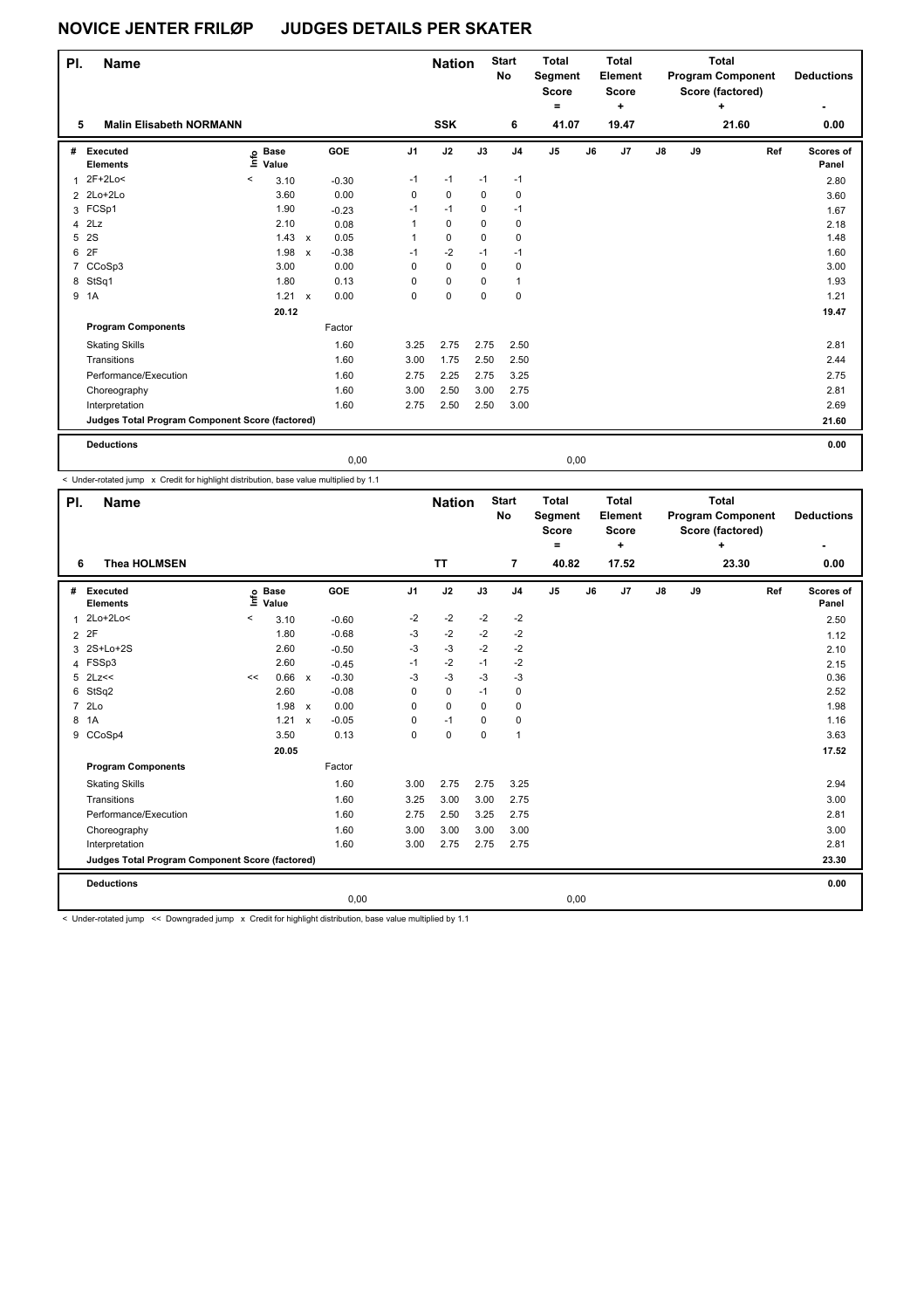| PI.            | <b>Name</b>                                     |         |                      |                           |                   |                | <b>Nation</b>            |              | <b>Start</b><br>No | <b>Total</b><br>Segment<br><b>Score</b><br>۰ |    | <b>Total</b><br>Element<br><b>Score</b><br>÷ |               |    | <b>Total</b><br><b>Program Component</b><br>Score (factored)<br>÷ |     | <b>Deductions</b><br>۰ |
|----------------|-------------------------------------------------|---------|----------------------|---------------------------|-------------------|----------------|--------------------------|--------------|--------------------|----------------------------------------------|----|----------------------------------------------|---------------|----|-------------------------------------------------------------------|-----|------------------------|
| 7              | <b>Thea KARLSTAD</b>                            |         |                      |                           |                   |                | <b>BKK</b>               |              | 8                  | 39.60                                        |    | 17.87                                        |               |    | 23.73                                                             |     | 2.00                   |
| #              | Executed<br><b>Elements</b>                     | ١m      | <b>Base</b><br>Value |                           | GOE               | J <sub>1</sub> | J2                       | J3           | J <sub>4</sub>     | J <sub>5</sub>                               | J6 | J <sub>7</sub>                               | $\mathsf{J}8$ | J9 |                                                                   | Ref | Scores of<br>Panel     |
| $\mathbf{1}$   | 2Lz+T+2T<                                       | $\,<\,$ | 3.00                 |                           | $-0.75$           | $-3$           | $-3$                     | $-2$         | $-2$               |                                              |    |                                              |               |    |                                                                   |     | 2.25                   |
|                | 2A                                              |         | 0.00                 |                           | 0.00              | $\sim$         | $\overline{\phantom{a}}$ |              |                    |                                              |    |                                              |               |    |                                                                   |     | 0.00                   |
| 3              | 2Lo                                             |         | 1.80                 |                           | 0.00              | 0              | $\mathbf 0$              | $\mathbf 0$  | 0                  |                                              |    |                                              |               |    |                                                                   |     | 1.80                   |
|                | 4 FSSp4                                         |         | 3.00                 |                           | 0.38              | 1              | 0                        | 1            | 1                  |                                              |    |                                              |               |    |                                                                   |     | 3.38                   |
| 5              | $2F+1T$                                         | e       | 2.20                 |                           | $-0.68$           | $-3$           | $-2$                     | $-2$         | $-2$               |                                              |    |                                              |               |    |                                                                   |     | 1.52                   |
| 6              | 1Lz                                             |         | 0.66                 | $\mathbf{x}$              | $-0.05$           | $-1$           | $-1$                     | 0            | 0                  |                                              |    |                                              |               |    |                                                                   |     | 0.61                   |
| $\overline{7}$ | 2Lo                                             |         | 1.98                 | $\boldsymbol{\mathsf{x}}$ | $-0.53$           | $-2$           | $-2$                     | $-1$         | $-2$               |                                              |    |                                              |               |    |                                                                   |     | 1.45                   |
| 8              | CCoSp4                                          |         | 3.50                 |                           | 0.38              | 0              | $\mathbf{1}$             | 1            | 1                  |                                              |    |                                              |               |    |                                                                   |     | 3.88                   |
|                | 9 StSq2                                         |         | 2.60                 |                           | 0.38              | 0              | $\mathbf 0$              | $\mathbf{1}$ | $\overline{2}$     |                                              |    |                                              |               |    |                                                                   |     | 2.98                   |
|                |                                                 |         | 18.74                |                           |                   |                |                          |              |                    |                                              |    |                                              |               |    |                                                                   |     | 17.87                  |
|                | <b>Program Components</b>                       |         |                      |                           | Factor            |                |                          |              |                    |                                              |    |                                              |               |    |                                                                   |     |                        |
|                | <b>Skating Skills</b>                           |         |                      |                           | 1.60              | 3.25           | 3.00                     | 3.00         | 3.25               |                                              |    |                                              |               |    |                                                                   |     | 3.13                   |
|                | Transitions                                     |         |                      |                           | 1.60              | 3.25           | 2.50                     | 2.75         | 3.00               |                                              |    |                                              |               |    |                                                                   |     | 2.88                   |
|                | Performance/Execution                           |         |                      |                           | 1.60              | 2.75           | 2.75                     | 3.00         | 3.00               |                                              |    |                                              |               |    |                                                                   |     | 2.88                   |
|                | Choreography                                    |         |                      |                           | 1.60              | 3.00           | 2.25                     | 3.25         | 3.50               |                                              |    |                                              |               |    |                                                                   |     | 3.00                   |
|                | Interpretation                                  |         |                      |                           | 1.60              | 2.75           | 2.50                     | 3.25         | 3.25               |                                              |    |                                              |               |    |                                                                   |     | 2.94                   |
|                | Judges Total Program Component Score (factored) |         |                      |                           |                   |                |                          |              |                    |                                              |    |                                              |               |    |                                                                   |     | 23.73                  |
|                | <b>Deductions</b>                               |         |                      |                           | $-2.00$<br>Falls: |                |                          |              |                    |                                              |    |                                              |               |    |                                                                   |     | $-2.00$                |
|                |                                                 |         |                      |                           | 0,00              |                |                          |              |                    | 0,00                                         |    |                                              |               |    |                                                                   |     |                        |

< Under-rotated jump x Credit for highlight distribution, base value multiplied by 1.1 e Jump take off with wrong edge

| PI.            | <b>Name</b>                                     |                              |                           |                   |                | <b>Nation</b> |             | <b>Start</b><br><b>No</b> | <b>Total</b><br>Segment<br><b>Score</b><br>۰ |    | <b>Total</b><br>Element<br><b>Score</b><br>٠ |               |    | <b>Total</b><br><b>Program Component</b><br>Score (factored)<br>÷ |     | <b>Deductions</b>  |
|----------------|-------------------------------------------------|------------------------------|---------------------------|-------------------|----------------|---------------|-------------|---------------------------|----------------------------------------------|----|----------------------------------------------|---------------|----|-------------------------------------------------------------------|-----|--------------------|
| 8              | Nora Eggen BACHER                               |                              |                           |                   |                | <b>AKK</b>    |             | 5                         | 37.92                                        |    | 15.09                                        |               |    | 24.83                                                             |     | 2.00               |
| #              | Executed<br><b>Elements</b>                     | <b>Base</b><br>١nf٥<br>Value |                           | GOE               | J <sub>1</sub> | J2            | J3          | J <sub>4</sub>            | J5                                           | J6 | J7                                           | $\mathsf{J}8$ | J9 |                                                                   | Ref | Scores of<br>Panel |
| $\mathbf{1}$   | 1Lz                                             | 0.60                         |                           | $-0.30$           | $-3$           | $-3$          | $-3$        | $-3$                      |                                              |    |                                              |               |    |                                                                   |     | 0.30               |
| $\overline{2}$ | 2F                                              | 1.80                         |                           | $-0.38$           | $-2$           | $-1$          | $-1$        | $-1$                      |                                              |    |                                              |               |    |                                                                   |     | 1.42               |
| 3              | 2S                                              | 1.30                         |                           | 0.00              | 0              | 0             | $\Omega$    | 0                         |                                              |    |                                              |               |    |                                                                   |     | 1.30               |
| 4              | StSq2                                           | 2.60                         |                           | 0.25              | $\mathbf{1}$   | $\Omega$      | $\Omega$    | $\mathbf{1}$              |                                              |    |                                              |               |    |                                                                   |     | 2.85               |
|                | 5 FCSp3                                         | 2.80                         |                           | 0.50              | 1              | $\mathbf{1}$  | 1           | $\mathbf{1}$              |                                              |    |                                              |               |    |                                                                   |     | 3.30               |
| 6              | 2T                                              | 1.43                         | $\boldsymbol{\mathsf{x}}$ | $-0.60$           | $-3$           | $-3$          | $-3$        | $-3$                      |                                              |    |                                              |               |    |                                                                   |     | 0.83               |
| $\overline{7}$ | 2S                                              | 1.43                         | $\boldsymbol{\mathsf{x}}$ | 0.05              | 0              | $\mathbf{1}$  | $\mathbf 0$ | $\mathbf 0$               |                                              |    |                                              |               |    |                                                                   |     | 1.48               |
|                | 8 1A+Lo+S                                       | 1.21                         | $\boldsymbol{\mathsf{x}}$ | $-0.45$           | $-3$           | $-3$          | $-1$        | $-2$                      |                                              |    |                                              |               |    |                                                                   |     | 0.76               |
|                | 9 CCoSp3                                        | 3.00                         |                           | $-0.15$           | $-1$           | $-1$          | $\mathbf 0$ | $\mathbf 0$               |                                              |    |                                              |               |    |                                                                   |     | 2.85               |
|                |                                                 | 16.17                        |                           |                   |                |               |             |                           |                                              |    |                                              |               |    |                                                                   |     | 15.09              |
|                | <b>Program Components</b>                       |                              |                           | Factor            |                |               |             |                           |                                              |    |                                              |               |    |                                                                   |     |                    |
|                | <b>Skating Skills</b>                           |                              |                           | 1.60              | 3.50           | 3.00          | 3.00        | 3.25                      |                                              |    |                                              |               |    |                                                                   |     | 3.19               |
|                | Transitions                                     |                              |                           | 1.60              | 3.25           | 2.75          | 2.75        | 2.75                      |                                              |    |                                              |               |    |                                                                   |     | 2.88               |
|                | Performance/Execution                           |                              |                           | 1.60              | 3.25           | 2.75          | 3.25        | 3.25                      |                                              |    |                                              |               |    |                                                                   |     | 3.13               |
|                | Choreography                                    |                              |                           | 1.60              | 3.50           | 3.50          | 2.75        | 3.00                      |                                              |    |                                              |               |    |                                                                   |     | 3.19               |
|                | Interpretation                                  |                              |                           | 1.60              | 3.50           | 3.25          | 3.00        | 2.75                      |                                              |    |                                              |               |    |                                                                   |     | 3.13               |
|                | Judges Total Program Component Score (factored) |                              |                           |                   |                |               |             |                           |                                              |    |                                              |               |    |                                                                   |     | 24.83              |
|                | <b>Deductions</b>                               |                              |                           | $-2.00$<br>Falls: |                |               |             |                           |                                              |    |                                              |               |    |                                                                   |     | $-2.00$            |
|                |                                                 |                              |                           | 0,00              |                |               |             |                           | 0,00                                         |    |                                              |               |    |                                                                   |     |                    |

x Credit for highlight distribution, base value multiplied by 1.1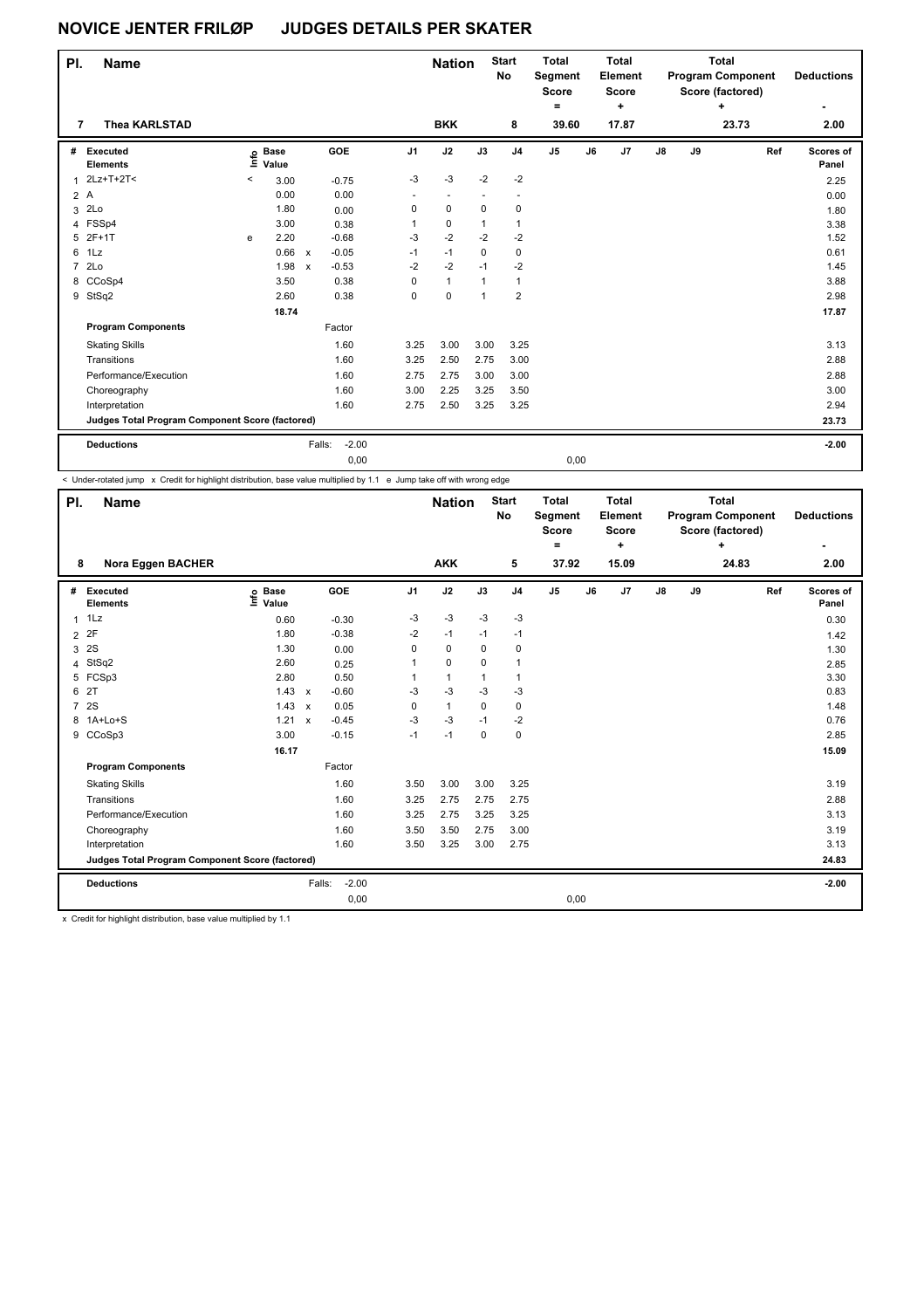| PI.          | <b>Name</b>                                     |                              |               |                                   |                | <b>Nation</b> |              | <b>Start</b><br><b>No</b> | <b>Total</b><br>Segment<br>Score<br>٠ |    | Total<br>Element<br>Score<br>$\ddot{}$ |               |    | <b>Total</b><br><b>Program Component</b><br>Score (factored)<br>÷ | <b>Deductions</b><br>۰ |
|--------------|-------------------------------------------------|------------------------------|---------------|-----------------------------------|----------------|---------------|--------------|---------------------------|---------------------------------------|----|----------------------------------------|---------------|----|-------------------------------------------------------------------|------------------------|
| 9            | <b>Stine STÅLEN</b>                             |                              |               |                                   |                | <b>TSK</b>    |              | $\mathbf{2}$              | 36.49                                 |    | 14.99                                  |               |    | 22.50                                                             | 1.00                   |
| #            | Executed<br><b>Elements</b>                     | <b>Base</b><br>١mfo<br>Value |               | GOE                               | J <sub>1</sub> | J2            | J3           | J <sub>4</sub>            | J <sub>5</sub>                        | J6 | J <sub>7</sub>                         | $\mathsf{J}8$ | J9 | Ref                                                               | Scores of<br>Panel     |
| $\mathbf{1}$ | 2Lo                                             | 1.80                         |               | 0.00                              | 0              | $\mathbf 0$   | 0            | 0                         |                                       |    |                                        |               |    |                                                                   | 1.80                   |
|              | 2 1A+1Lo+2Lo<<                                  | 2.10<br><<                   |               | $-0.50$                           | $-2$           | $-3$          | $-3$         | $-2$                      |                                       |    |                                        |               |    |                                                                   | 1.60                   |
| 3            | FCSp1                                           | 1.90                         |               | $-0.23$                           | $-1$           | 0             | $-1$         | $-1$                      |                                       |    |                                        |               |    |                                                                   | 1.67                   |
| 4            | StSqB                                           | 1.50                         |               | 0.25                              | 1              | $\mathbf 0$   | $\mathbf{1}$ | 0                         |                                       |    |                                        |               |    |                                                                   | 1.75                   |
| 5            | 2S                                              | 1.30                         |               | 0.00                              | 0              | 0             | $\Omega$     | 0                         |                                       |    |                                        |               |    |                                                                   | 1.30                   |
| 6            | 2F                                              | 1.98                         |               | 0.00<br>$\boldsymbol{\mathsf{x}}$ | 0              | 0             | $\Omega$     | 0                         |                                       |    |                                        |               |    |                                                                   | 1.98                   |
| 7            | CCoSp2                                          | 2.50                         |               | 0.13                              |                | 0             | 0            | 0                         |                                       |    |                                        |               |    |                                                                   | 2.63                   |
| 8            | 2T                                              |                              | $1.43 \times$ | 0.00                              | 0              | $\mathbf 0$   | $\Omega$     | 0                         |                                       |    |                                        |               |    |                                                                   | 1.43                   |
| 9            | <b>2S</b>                                       | 1.43                         |               | $-0.60$<br>$\mathsf{x}$           | -3             | $-3$          | $-3$         | $-3$                      |                                       |    |                                        |               |    |                                                                   | 0.83                   |
|              |                                                 | 15.94                        |               |                                   |                |               |              |                           |                                       |    |                                        |               |    |                                                                   | 14.99                  |
|              | <b>Program Components</b>                       |                              |               | Factor                            |                |               |              |                           |                                       |    |                                        |               |    |                                                                   |                        |
|              | <b>Skating Skills</b>                           |                              |               | 1.60                              | 3.25           | 3.25          | 3.00         | 2.75                      |                                       |    |                                        |               |    |                                                                   | 3.06                   |
|              | Transitions                                     |                              |               | 1.60                              | 2.75           | 2.75          | 3.25         | 2.50                      |                                       |    |                                        |               |    |                                                                   | 2.81                   |
|              | Performance/Execution                           |                              |               | 1.60                              | 2.75           | 3.25          | 2.75         | 2.50                      |                                       |    |                                        |               |    |                                                                   | 2.81                   |
|              | Choreography                                    |                              |               | 1.60                              | 3.00           | 2.75          | 2.75         | 2.75                      |                                       |    |                                        |               |    |                                                                   | 2.81                   |
|              | Interpretation                                  |                              |               | 1.60                              | 3.00           | 2.25          | 2.50         | 2.50                      |                                       |    |                                        |               |    |                                                                   | 2.56                   |
|              | Judges Total Program Component Score (factored) |                              |               |                                   |                |               |              |                           |                                       |    |                                        |               |    |                                                                   | 22.50                  |
|              | <b>Deductions</b>                               |                              |               | $-1.00$<br>Falls:                 |                |               |              |                           |                                       |    |                                        |               |    |                                                                   | $-1.00$                |
|              |                                                 |                              |               | 0,00                              |                |               |              |                           | 0,00                                  |    |                                        |               |    |                                                                   |                        |

<< Downgraded jump x Credit for highlight distribution, base value multiplied by 1.1

| PI.            | <b>Name</b>                                     |                            |                           |                   |                | <b>Nation</b> |             | <b>Start</b><br>No | <b>Total</b><br>Segment<br><b>Score</b><br>۰ |    | <b>Total</b><br>Element<br><b>Score</b><br>÷ |    |    | <b>Total</b><br><b>Program Component</b><br>Score (factored)<br>÷ |     | <b>Deductions</b>  |
|----------------|-------------------------------------------------|----------------------------|---------------------------|-------------------|----------------|---------------|-------------|--------------------|----------------------------------------------|----|----------------------------------------------|----|----|-------------------------------------------------------------------|-----|--------------------|
| 10             | <b>Silje THRONÆS</b>                            |                            |                           |                   |                | <b>TSK</b>    |             | 3                  | 32.57                                        |    | 13.16                                        |    |    | 20.41                                                             |     | 1.00               |
| #              | <b>Executed</b><br><b>Elements</b>              | e Base<br>E Value<br>Value |                           | GOE               | J <sub>1</sub> | J2            | J3          | J <sub>4</sub>     | J5                                           | J6 | J7                                           | J8 | J9 |                                                                   | Ref | Scores of<br>Panel |
| $\mathbf{1}$   | 2F                                              | 1.80                       |                           | $-0.90$           | $-3$           | $-3$          | $-3$        | $-3$               |                                              |    |                                              |    |    |                                                                   |     | 0.90               |
| $\overline{2}$ | 1A                                              | 1.10                       |                           | 0.00              | 0              | $\mathbf 0$   | $\mathbf 0$ | $\mathbf 0$        |                                              |    |                                              |    |    |                                                                   |     | 1.10               |
| 3              | 2Lo+SEQ                                         | 1.44                       |                           | $-0.68$           | $-2$           | $-2$          | $-3$        | $-2$               |                                              |    |                                              |    |    |                                                                   |     | 0.76               |
| 4              | CCoSp1                                          | 2.00                       |                           | $-0.03$           | $-1$           | $-1$          | $\mathbf 0$ | $\mathbf{1}$       |                                              |    |                                              |    |    |                                                                   |     | 1.97               |
| 5              | StSq1                                           | 1.80                       |                           | $-0.23$           | $-1$           | $-1$          | $-1$        | 0                  |                                              |    |                                              |    |    |                                                                   |     | 1.57               |
| 6              | 2F                                              | 1.98                       | $\mathsf{x}$              | 0.00              | 0              | $\mathbf 0$   | 0           | 0                  |                                              |    |                                              |    |    |                                                                   |     | 1.98               |
| $\overline{7}$ | 2S                                              | 1.43                       | $\mathsf{x}$              | 0.00              | 0              | $\mathbf 0$   | 0           | 0                  |                                              |    |                                              |    |    |                                                                   |     | 1.43               |
| 8              | 2Lo                                             | 1.98                       | $\boldsymbol{\mathsf{x}}$ | $-0.08$           | $-1$           | $\mathbf 0$   | $\mathbf 0$ | $\mathbf 0$        |                                              |    |                                              |    |    |                                                                   |     | 1.90               |
|                | 9 FSSpB                                         | 1.70                       |                           | $-0.15$           | 0              | $-1$          | 0           | $-1$               |                                              |    |                                              |    |    |                                                                   |     | 1.55               |
|                |                                                 | 15.23                      |                           |                   |                |               |             |                    |                                              |    |                                              |    |    |                                                                   |     | 13.16              |
|                | <b>Program Components</b>                       |                            |                           | Factor            |                |               |             |                    |                                              |    |                                              |    |    |                                                                   |     |                    |
|                | <b>Skating Skills</b>                           |                            |                           | 1.60              | 3.25           | 2.25          | 2.75        | 2.75               |                                              |    |                                              |    |    |                                                                   |     | 2.75               |
|                | Transitions                                     |                            |                           | 1.60              | 2.75           | 2.50          | 2.25        | 2.25               |                                              |    |                                              |    |    |                                                                   |     | 2.44               |
|                | Performance/Execution                           |                            |                           | 1.60              | 2.50           | 2.25          | 2.50        | 2.75               |                                              |    |                                              |    |    |                                                                   |     | 2.50               |
|                | Choreography                                    |                            |                           | 1.60              | 3.00           | 2.50          | 2.50        | 2.50               |                                              |    |                                              |    |    |                                                                   |     | 2.63               |
|                | Interpretation                                  |                            |                           | 1.60              | 2.75           | 2.25          | 2.25        | 2.50               |                                              |    |                                              |    |    |                                                                   |     | 2.44               |
|                | Judges Total Program Component Score (factored) |                            |                           |                   |                |               |             |                    |                                              |    |                                              |    |    |                                                                   |     | 20.41              |
|                | <b>Deductions</b>                               |                            |                           | $-1.00$<br>Falls: |                |               |             |                    |                                              |    |                                              |    |    |                                                                   |     | $-1.00$            |
|                |                                                 |                            |                           | 0,00              |                |               |             |                    | 0,00                                         |    |                                              |    |    |                                                                   |     |                    |

x Credit for highlight distribution, base value multiplied by 1.1